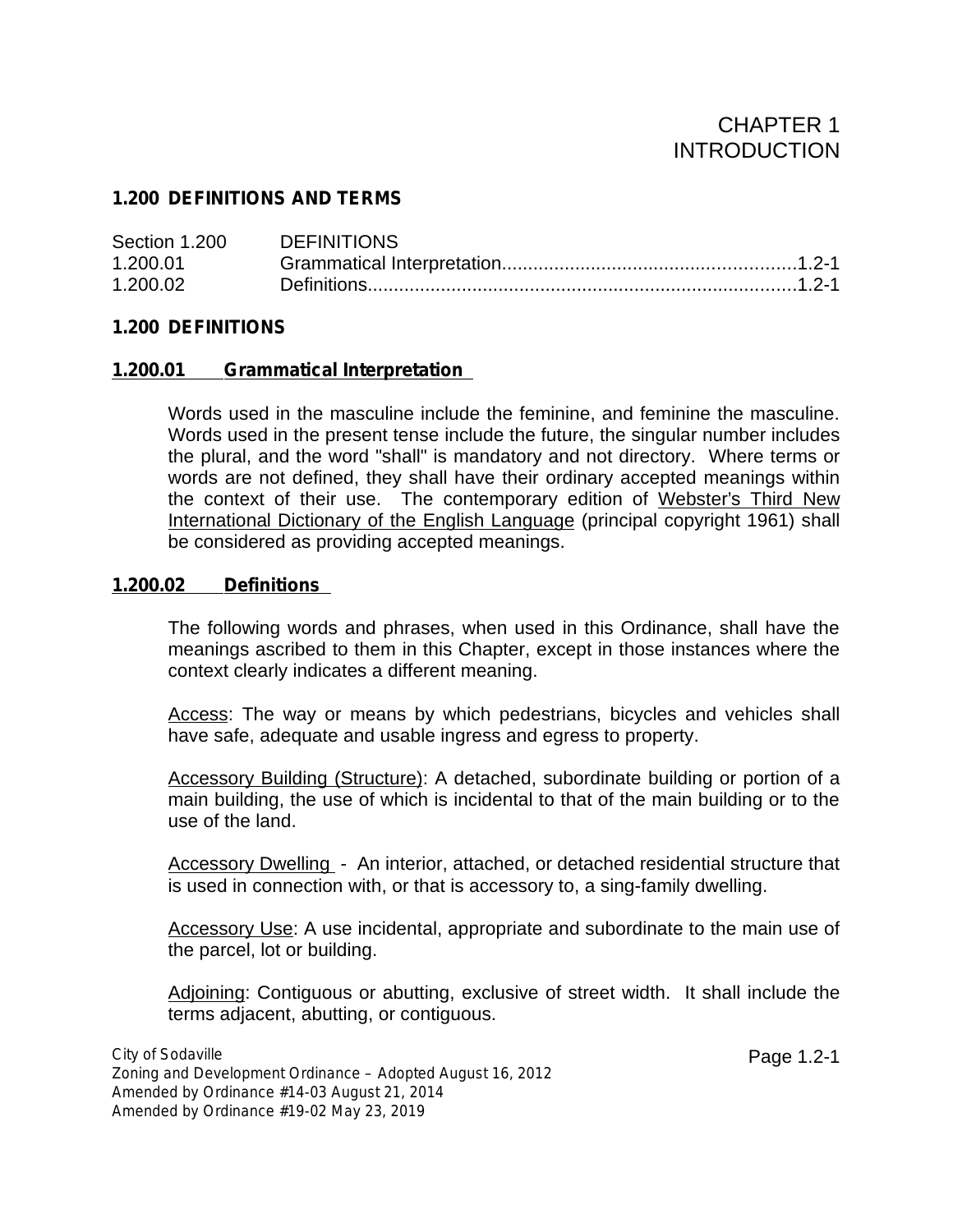Alteration, Structural: Any change in the exterior dimensions of a building or a change or repair which would affect or materially change a supporting member of a building, such as a bearing wall, column, beam, or girder.

Appeal: A request for a review of the decision authority's action on an application or interpretation.

Applicant: The owner of record or contract purchaser.

Automobile, Recreational Vehicle or Trailer Sales Areas: A lot used for display, sale, or rental of new or used automobiles, recreational vehicles or trailers where no repair work is done except minor, incidental repairs of automobiles or trailers to be displayed, sold or rented on the premises.

Basement: That portion of a building between floor and ceiling which is partly below and partly above grade, but so located that the vertical distance from grade to the floor below is equal to or greater than the vertical distance from grade to ceiling. If such portion of a building is not a basement, then it shall be considered a story.

Bed and Breakfast Establishment: A structure designed and occupied as a residence and in which sleeping rooms are provided on a daily or weekly basis for use by travelers or transients for a charge or fee paid for the rental or use of the facilities.

Block: A parcel of land bounded by three (3) or more streets.

Boarding, Lodging, or Rooming House: A building where lodging with or without meals is provided for compensation for not more than five (5) persons in addition to members of the family occupying such building.

Building: A structure having a roof and built for the support, shelter, or enclosure of persons, animals, or property of any kind.

Building, Main: A building in which is conducted a principal or main use of the building site on which it is situated.

Building Official: An individual empowered by the City Council to administer and enforce building regulations.

Building Site: A parcel, lot, or plot of land occupied or to be occupied by a principal use and accessory uses and/or building or group of buildings, which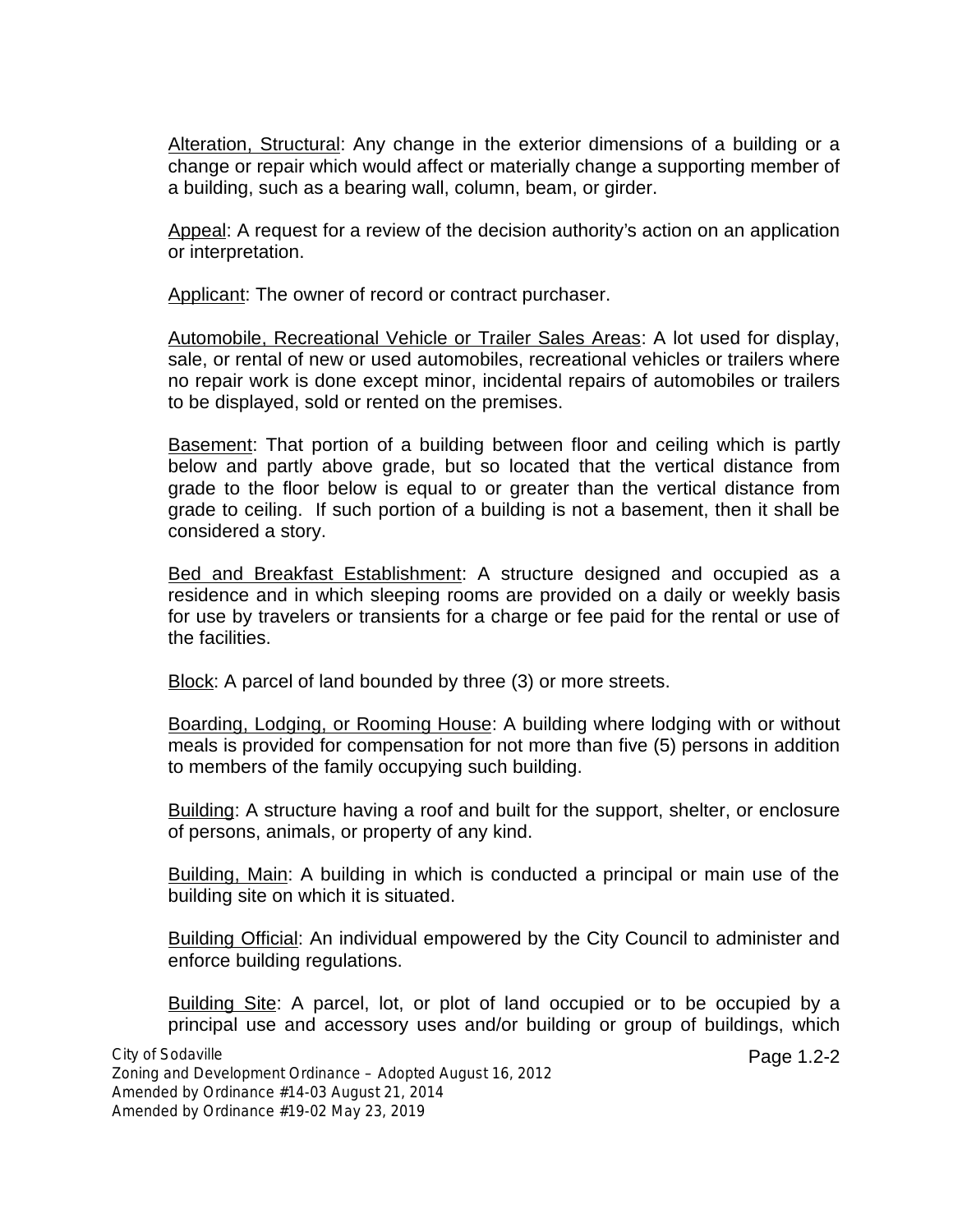parcel, lot, or plot of land complies with all the requirements of this title relating to building sites.

Carport: A stationary structure consisting of a roof with its supports and not more than one wall or storage cabinet substituting for a wall and used for covering a vehicle parking space.

Cemetery: Land used or intended to be used for the burial of the dead, and dedicated for cemetery purposes, including a columbarium, crematory, mausoleum, or mortuary, when operated in conjunction with and within the boundary of such cemetery.

Church: A permanently located building primarily used for religious worship. A church shall also include accessory buildings for related religious activities and a residence. This term shall be inclusive for all forms of religious worship.

City: The City of Sodaville, Oregon.

City Engineer. A person designated by the City Council to fulfill the responsibilities of a City Engineer as specified by this Ordinance.

City Recorder. A person designated by the City Council to fulfill the responsibilities of a City Recorder as specified by this ordinance.

Clinic: A facility for examination and treatment of human ailments by a group of physicians, dentists, or other licensed practitioners on an out-patient basis and not involving overnight housing of patients.

Club: An organization, group, or association supported by the members thereof, the purpose of which is to render a service primarily for members and their guests, but shall not include any organization, group, or association the chief activity of which is to render a service customarily carried on as a business for profit.

Comprehensive Plan: The Comprehensive Plan of the City of Sodaville, Oregon.

Conforming: In compliance with the regulations of the Code.

Council: The City Council of Sodaville, Oregon.

Day Care Facility. A facility that provides day care to children, including a day nursery, nursery school group or similar unit operating under any name, but not including: (a) a facility providing care that is primarily educational, unless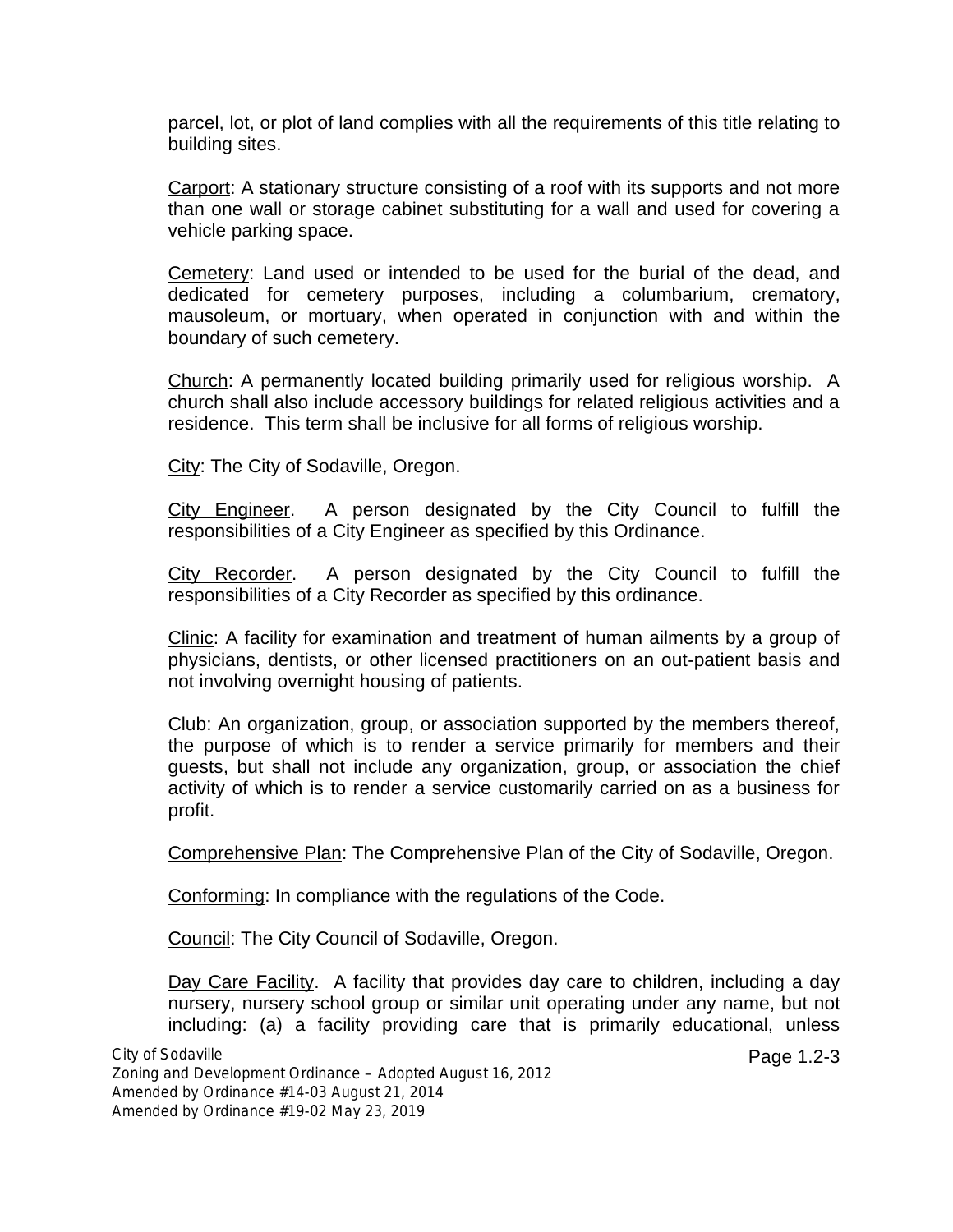provided to a preschool child for more than four hours a day; (b) a facility providing care that is primarily supervised training in a specified subject, including but not limited to dancing, drama, music or religion; (c) a facility providing care that is primarily an incident of group athletic or social activities sponsored by or under supervision of an organized club or hobby group; (d) a facility operated by a school district, political subdivision of Oregon or a governmental agency; or (e) a residential facility licensed under ORS 443.400 to 443.445.

Day Care - Family Provider. A day care provider who regularly provides day care in the family living quarters of the provider's home to fewer than 13 children, including children of the provider, regardless of full-time or part-time status.

Density: The number of dwellings, mobile homes, or mobile home spaces per gross acre.

Development: Any man-made change to improved or unimproved real estate, including but not limited to buildings or other structures, mining, dredging, filling, grading, paving, excavation, or drilling operations.

Driveway: A minor private way used by vehicles and pedestrians to gain access from an approved public access or right-of-way onto a lot or parcel of land.

Dwelling, Multi-Family: A building containing three (3) or more dwelling units designed for occupancy by three (3) or more families living independently of each other.

Dwelling, Single-Family-Detached: A detached building containing one dwelling unit designed exclusively for occupancy by one (l) family.

Dwelling, Two-Family (Duplex): A detached building containing two (2) dwelling units designed exclusively for occupancy by two (2) families living independently of each other.

Dwelling Unit: One or more rooms designed for occupancy by one family and not having more than one cooking facility. Includes all conventional and prefabricated housing which meets Uniform Building Code specifications and is constructed on a permanent foundation.

Easement: A grant of right to use an area of land for a specific purpose.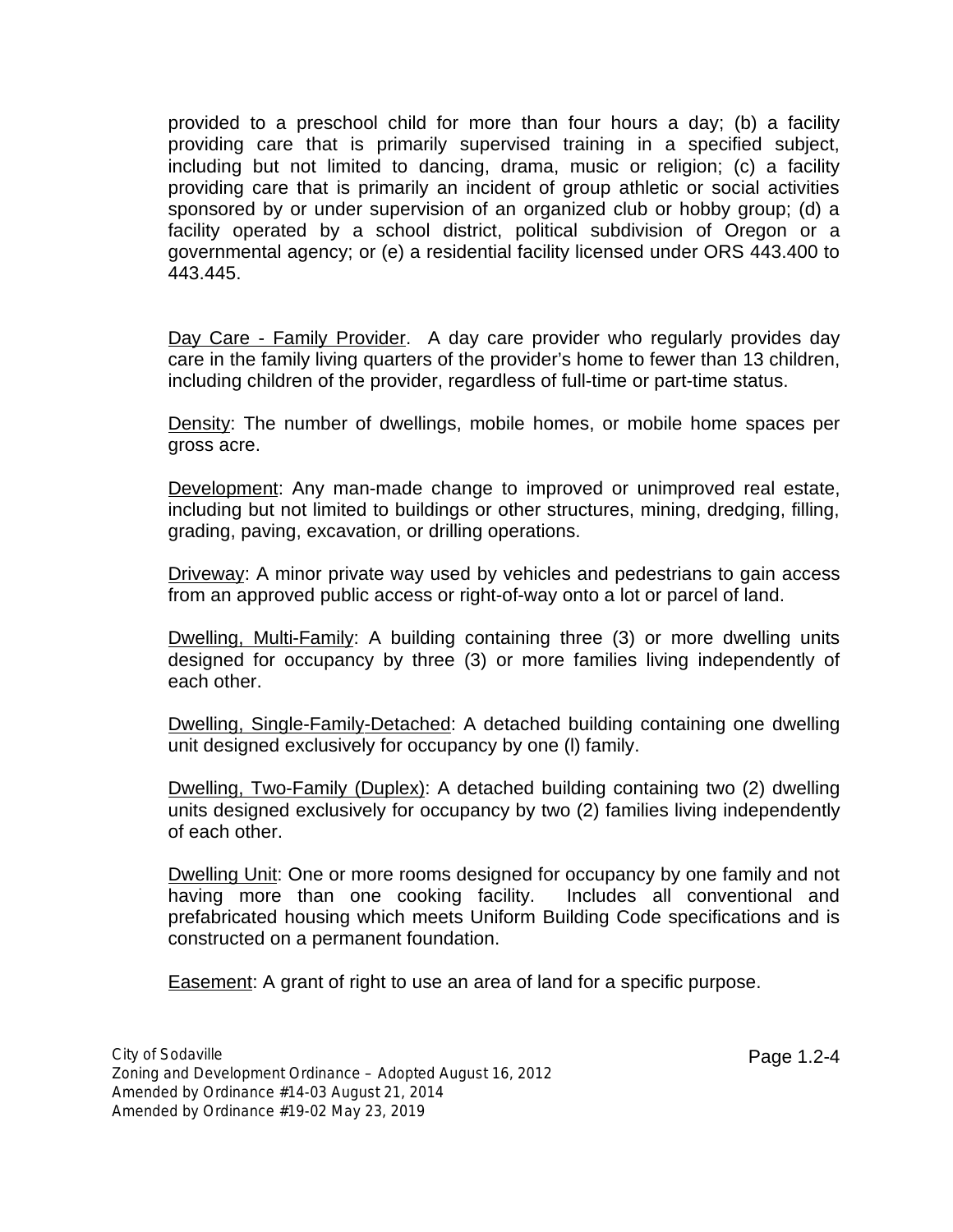Family: An individual or two or more persons related by blood, marriage, adoption, or legal guardianship and living together as one housekeeping unit, and providing meals or lodging to not more than two additional persons, excluding servants; or a group of not more than five (5) unrelated persons living together as one housekeeping unit.

Fence: An unroofed barrier or an unroofed enclosing structure or obstruction constructed of any materials including but not limited to, wire, wood, cement, brick, and plastic.

Frontage: All the property on one side of a street between two street intersections or crossings, measured along the line the street, or if the street is dead-end, then all of the property abutting on one side between a street intersection and the dead-end of the street.

Garage, Private: A detached accessory building or portion of a main building used for the parking or temporary storage of automobiles in which no business, occupation, or service is provided.

Garage, Public: A building, other than a private garage, used for the care, repair, or equipping of motor vehicles, or where such vehicles are parked or stored for compensation, hire, or sale.

Grade: The average elevation of the finished ground at the centers of all walls of a building, except that if a wall is parallel to and within five feetof a sidewalk, the sidewalk elevation opposite the center of the wall shall constitute the ground elevation.

Height of Building: The vertical distance from the "grade" to the highest point of the coping of a flat roof or the deck line of a mansard roof or to the average height of the highest gable of a pitched or hipped roof.

Home Occupation: A lawful occupation carried on by a resident of a dwelling as a secondary use within the same dwelling.

Hospital: An establishment which provides sleeping and eating facilities to persons receiving medical, obstetrical, or surgical care with nursing service on a continuous basis.

Hotel: Any building in which lodging is provided to guests for compensation and in which no provision is made for cooking in individual rooms.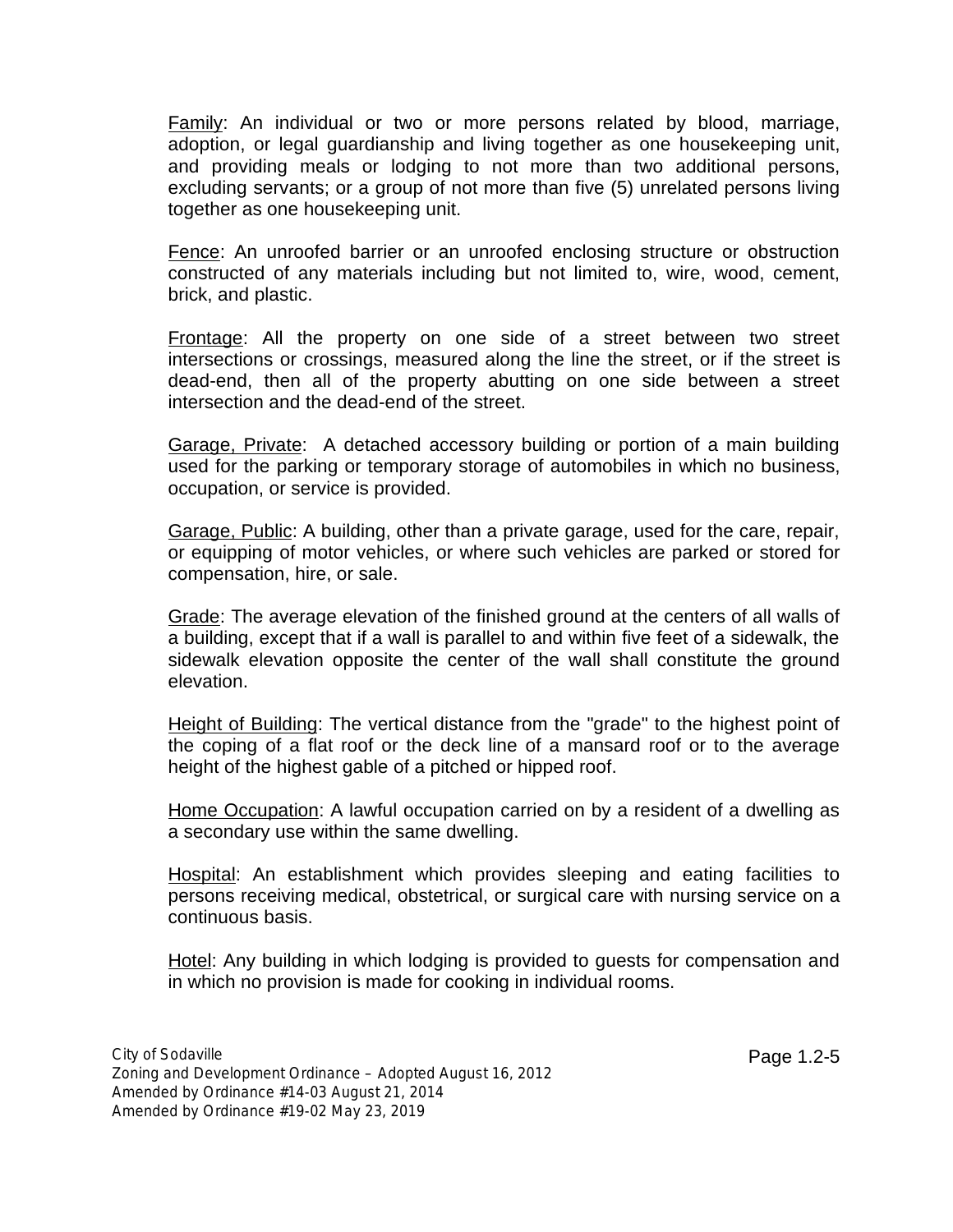Junk Yards: The use of more than 200 square feetof the area of any lot for the storage of salvage materials, including scrap metals or other scrap materials, or for the dismantling or "wrecking" of automobiles or other vehicles or machinery, whether or not such uses are conducted as a business for profit or otherwise.

Kennel: Any lot or premises on which four (4) or more dogs and/or cats over the age of four months are kept for sale, lease, boarding, or training.

Land Division: Any partition or subdivision of a lot or parcel.

Livestock: Domestic animals of types customarily raised or kept on farms for profit or other purposes.

Loading Space: An off-street space or berth on the same lot with a building, or contiguous to a group of buildings, used for the temporary parking of a commercial vehicle while loading or unloading merchandise or materials, and which abuts upon a street, alley or other appropriate means of access.

Lot: A parcel of land of at least sufficient size to meet minimum zoning requirements for use, coverage, and area, and to provide such yard and other open spaces as herein required; such lots shall have frontage on a public street, and may consist of:

- A. Single lot of record;
- B. Portion of a lot of record; or
- C. Combination of complete lots of record and portions of lots of record.
- D. A unit of land created by a Planned Unit Development.

Lot Area: The total area of a lot, measured in a horizontal plane within the lot boundary lines, exclusive of public and private roads and easements of access to other property. For flag-shaped lots, the access strip shall not be included in lot area for the purposes of minimum lot area requirements of this Ordinance.

Lot Coverage: The portion of a lot covered or occupied by buildings or other structures.

Lot Depth: The horizontal distance measured from the midpoint of the front lot line to the midpoint of the rear lot line.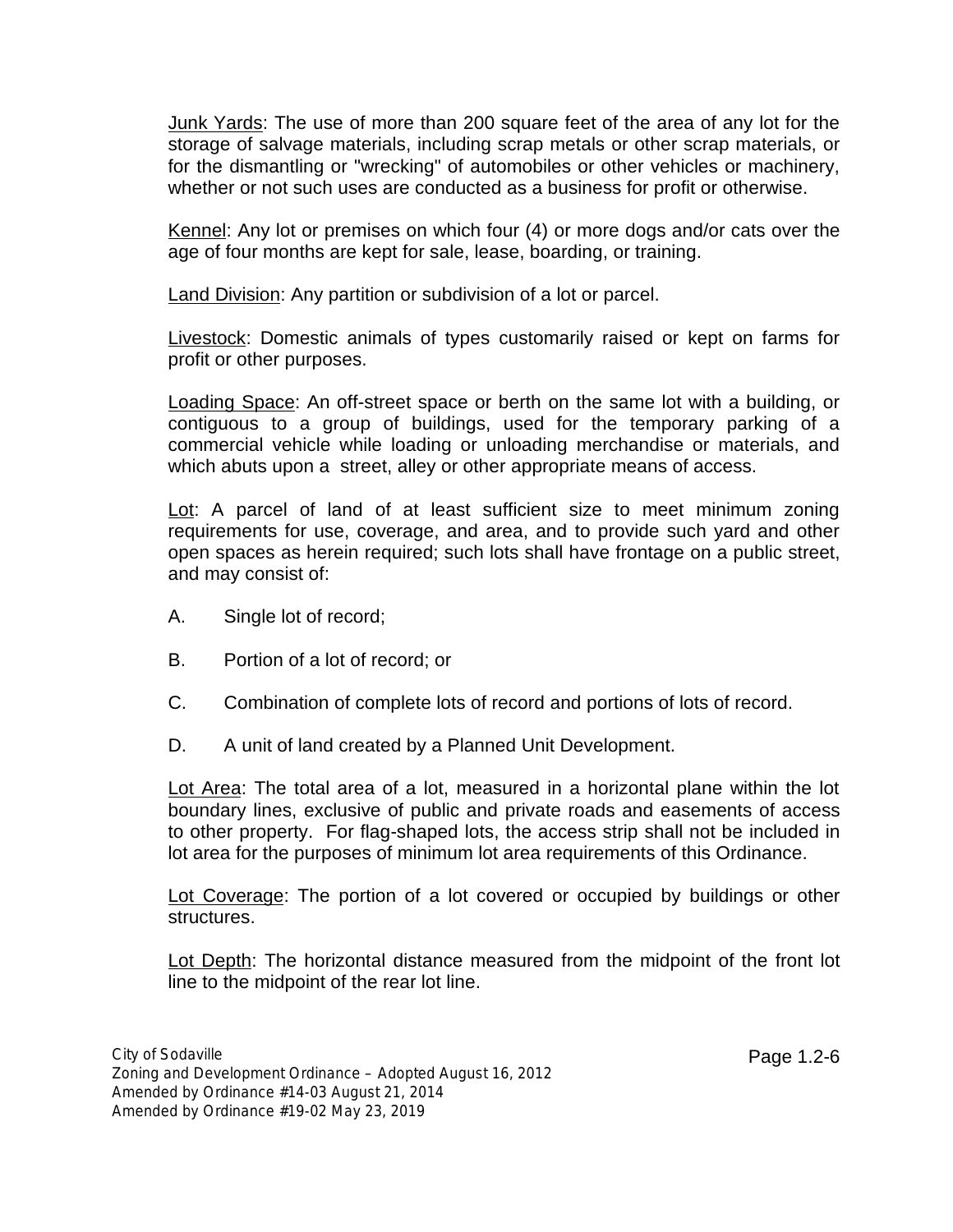Lot Frontage: The distance between the two side lot lines measured at the minimum front setback line, parallel to the street line.

Lot Line, Front: The property line separating the lot from the street, other than an alley. In the case of a corner lot, the shortest property line along a street, other than an alley.

Lot Line, Rear: A property line which is opposite and most distant from the front lot line. In the case of an irregular, triangular or other shaped lot, a line ten (10) feet in length within the lot, parallel to and at a maximum distance from the front line.

Lot Line, Side: Any property line which is not a front or rear lot line.

Lot of Record: A lawfully created lot or parcel established by plat, deed, or contract as duly recorded in Linn County property records.

Lot Width: The average horizontal distance between the side lot lines, ordinarily measured parallel to the front lot line.

Lot, Corner: A lot abutting on two intersecting streets, other than an alley, where the angle of intersecting streets is no greater than 135 degrees.

Lot, Flag: A lot or parcel of land taking access by a relatively narrow strip of land between the major portion of the parcel and the point of public access to the parcel, all of which is in the same ownership or title.

Lot, Interior: A lot other than a corner lot.

Lot, Through: An interior lot having frontage on two streets.

Lowest Floor: The lowest floor of the lowest enclosed area, including basement, of a building or structure.

### Manufactured Home:

- A. A residential trailer, a structure constructed for movement on the public highways that has sleeping, cooking and plumbing facilities, that is intended for human occupancy, that is being used for residential purposes and that was constructed before January 1, 1962.
- B. A mobile home, a structure constructed for movement on the public highways that has sleeping, cooking and plumbing facilities, that is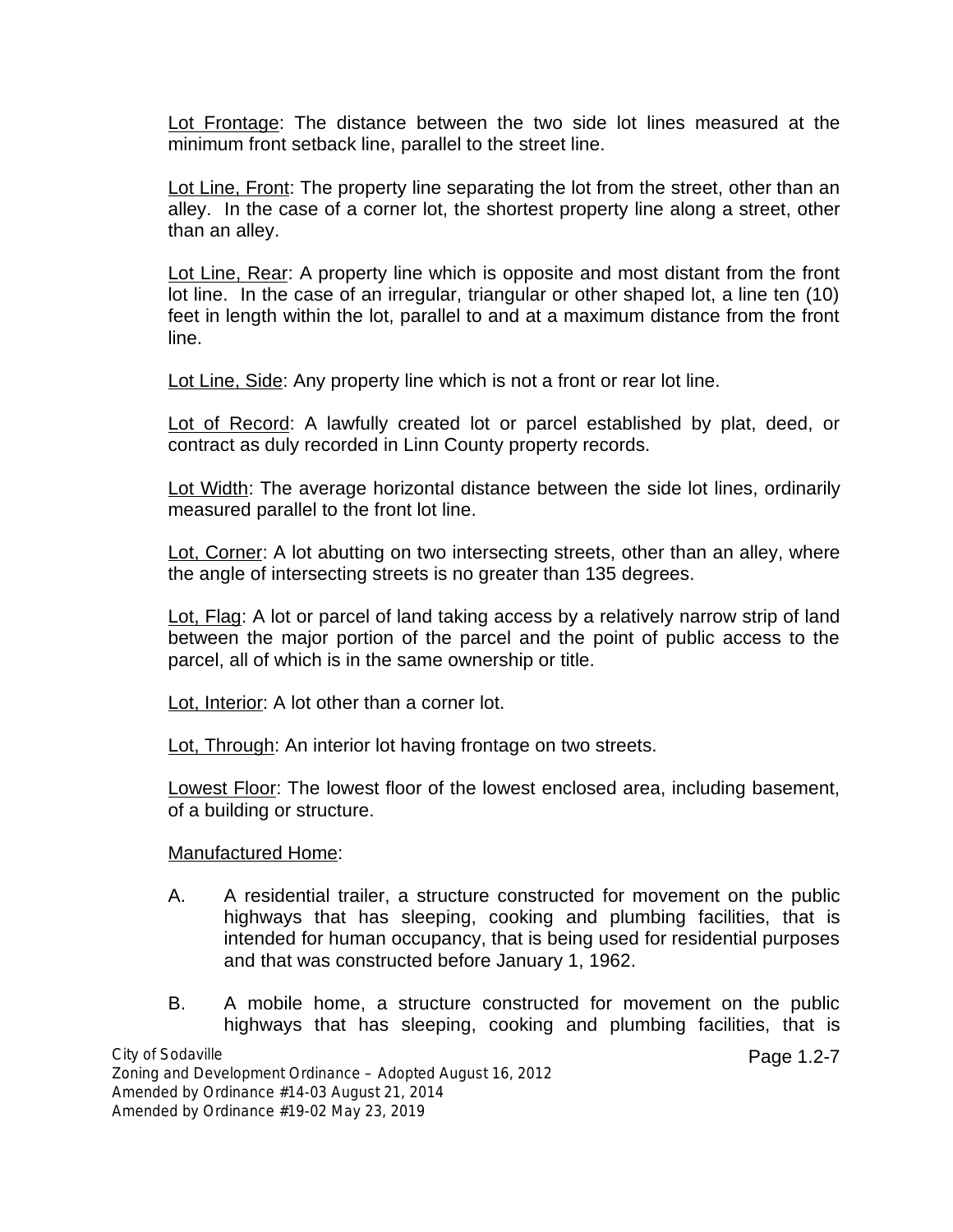intended for human occupancy, that is being used for residential purposes and thatwas constructed between January 1, 1962 and June 15, 1976, and met the construction requirements of Oregon mobile home law in effect at the time of construction.

C. A manufactured home, a structure with a Department of Housing and Urban Development label certifying that the structure is constructed in accordance with the National Housing Construction and Safety Standards Act of 1974 (42 U.S.C. 5401 et seq.), as amended August 22, 1981 and constructed after June 15, 1976.

Manufactured Home Park: Any place where four or more manufactured homes are located within 500 feet of one another on a lot, tract, or parcel of land under the same ownership, the primary purpose of which is to rent or lease space or keep space for rent or lease to any person for a charge or fee paid or to be paid for the rental, lease, or use of facilities or to offer space free in connection with securing the trade or patronage of such person. "Manufactured home park" does not include a lot or lots located within a subdivision being rented or leased for occupancy by no more than one manufactured home per lot if the subdivision was approved pursuant to this Ordinance.

Manufactured Home Subdivision: A subdivision intended for and designed to accommodate manufactured homes on individual lots and developed pursuant to the provisions of this Ordnance.

Map. A final diagram, drawing, or other writing concerning a partition.

Modular or Prefabricated Home: A dwelling unit whose components are assembled and brought to the site and erected. The dwelling unit is intended and designed to be placed upon a permanent foundation and substantial construction is needed before it is complete and ready for permanent occupancy. Modular or prefabricated homes are regulated by the Uniform Building Code (UBC).

Motel: A building or group of buildings on the same lot containing rooms designed for lodging, with our without cooking facilities, which are available for rent and in which each lodging unit has a separate entrance from the building exterior. The term includes auto courts, tourist courts, tourist homes, and motor lodges.

New Construction: Structures for which construction was initiated on or after the effective date of this Ordinance.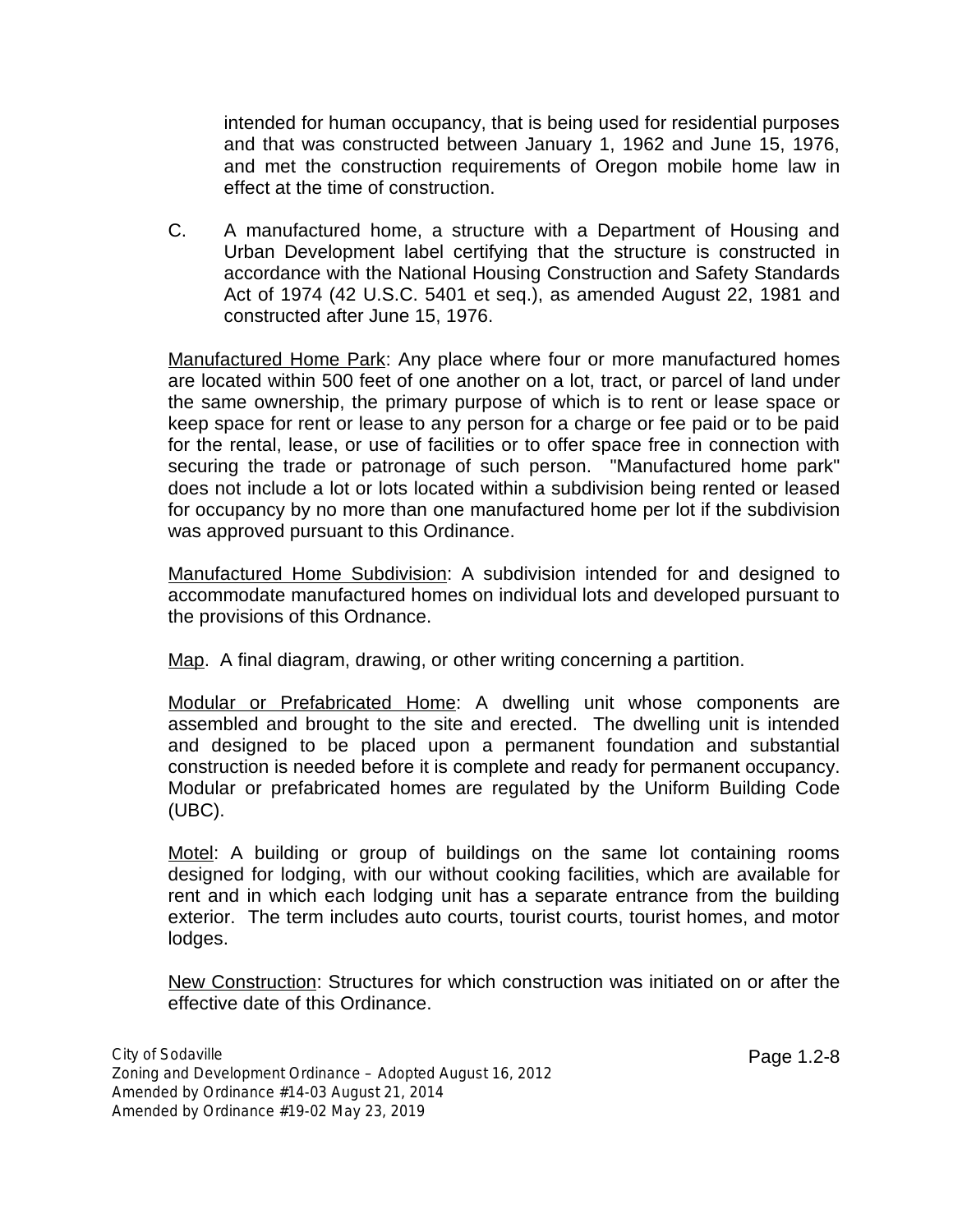Non-Conforming Structure or Use: A lawfully existing structure or use at the time this Ordinance or any amendments thereto becomes effective, which does not conform to the requirements of the zone in which it is located.

Nursing Home: Any home, place or institution which operates and maintains facilities providing convalescent or nursing care, or both, for period exceeding 24 hours for 2 or more ill or infirm patients not related to the nursing home administrator, or owner, by blood or marriage. Convalescent care may include, but is not limited to, the procedures commonly employed in nursing and caring for the sick and includes rest homes and convalescent homes, but does not include a boarding home for the aged, a retirement home, hotel, hospital, or a chiropractic facility licensed under ORS.

Official Zoning Map: The map or maps upon which the zone locations in the City of Sodaville are indicated.

Owner: The owner of record of real property as shown on the latest tax rolls or deed records of the county, or a person who is purchasing a parcel or property under written contract.

Parcel. A unit of land created by a partitioning.

Parking Area, Private: An open area, building or structure, other than a street or alley, used for the parking of the automobiles of residents and guests of a building.

Parking Area, Public: An open area, building or structure, other than a private parking area, street or alley, used for the parking of automobiles and other motor vehicles, but not to include trucks, and available for use by persons patronizing a particular building or establishment.

Parking Space: An enclosed or open surfaced area, exclusive of maneuvering and access area permanently reserved for the temporary storage of an automobile and connected with a street or alley by a surfaced driveway which affords ingress and egress for automobiles. The following are not considered parking spaces for the purposes of OAR 660-12-045(5) (c): park and ride lots, handicapped parking, and parking for carpools and vanpools.

Partition: To divide an area or tract of land into two or three parcels within a calendar year when such area or tract of land exists as a unit or contiguous units of land under single ownership at the beginning of such year. "Partition" does not include: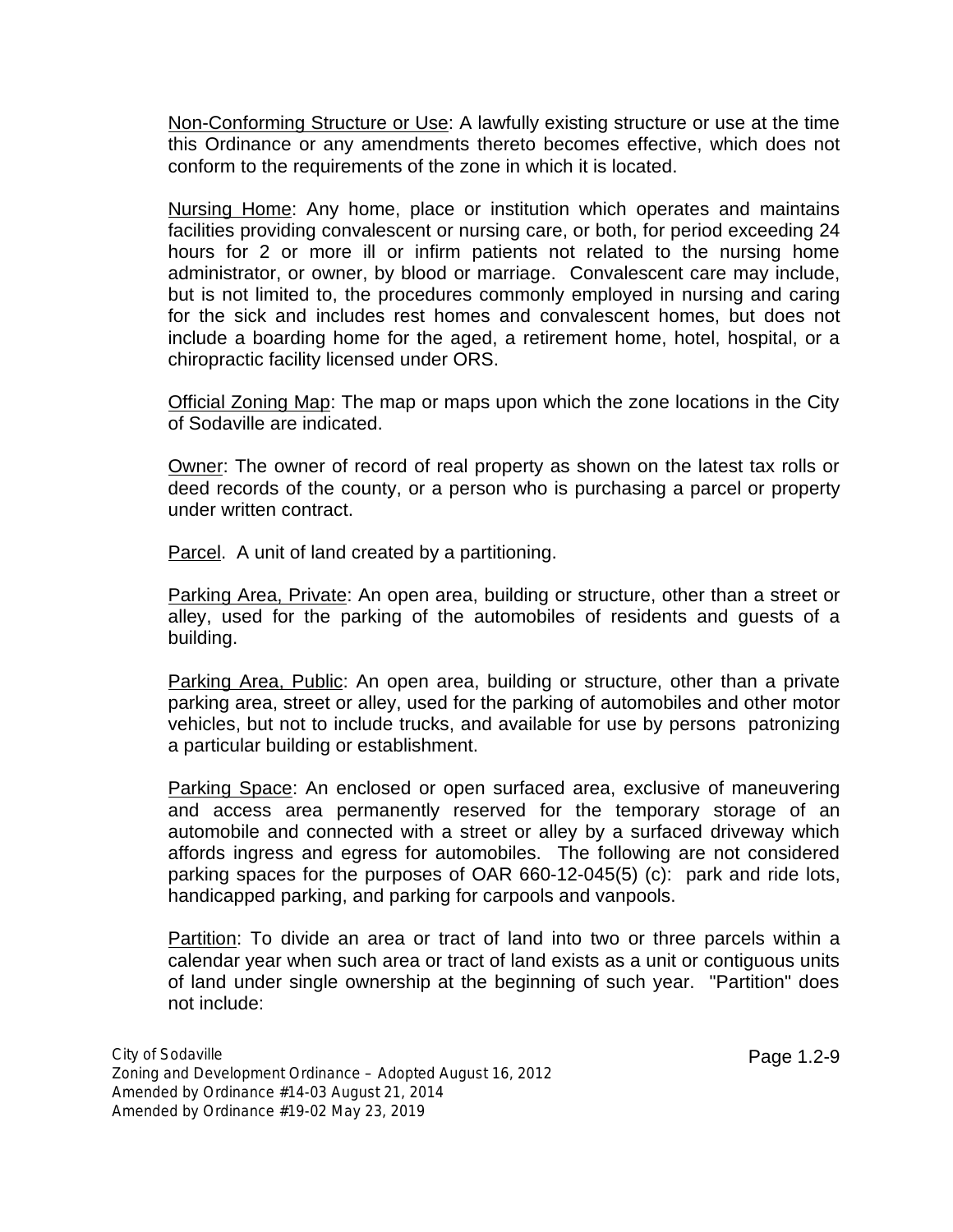- A. Divisions of land resulting from lien foreclosures, divisions of land resulting from contracts for the sale of real property and divisions of land resulting from the creation of cemetery lots; or
- B. Any adjustment of a lot line by the relocation of a common boundary where an additional parcel is not created and where the existing parcel reduced in size by the adjustment is not reduced below the minimum lot size established by any applicable zoning ordinance; or
- C. A sale or grant by a person to a public agency or public body for state highway, county road, or other right-of-way purposes provided that such road or right-of-way complies with the applicable comprehensive plan and ORS 215.213 (2)(q) to (s) and 215.283 (2)(p) to (r).

Pedestrian Way. A right of way for pedestrian traffic.

Person: Every natural person, firm, partnership, association, social or fraternal organization, corporation, estate, trust, receiver, syndicate, branch of government, or any other group or combination acting as a unit.

Place of Public Assembly: Structure or place which the public may enter for such purposes as deliberation, education, worship, shopping, entertainment, amusement, awaiting transportation or similar activity.

Plan Map: An officially adopted map of the City, including urban growth boundary, showing land use designations and other graphic information which is part of the City's Comprehensive Plan.

Planned Unit Development (PUD): A development based incorporating all elements of land, structures and uses in conformance with the applicable standards of this Ordinance. For the purpose of this Ordinance, the subdividing of land is accomplished as a PUD.

Plat: The final map which is a diagram, drawing, re-plat or other writing containing all the descriptions, locations, specifications, dedications, provisions, and information concerning a land division.

Professional Office: An office occupied by an accountant, architect, artist, attorney-at-law, professional engineer, land surveyor, land use planner, insurance agent, real estate broker, landscape architect, or practitioner of the human healing arts, or other professional business similar in type, scale and character.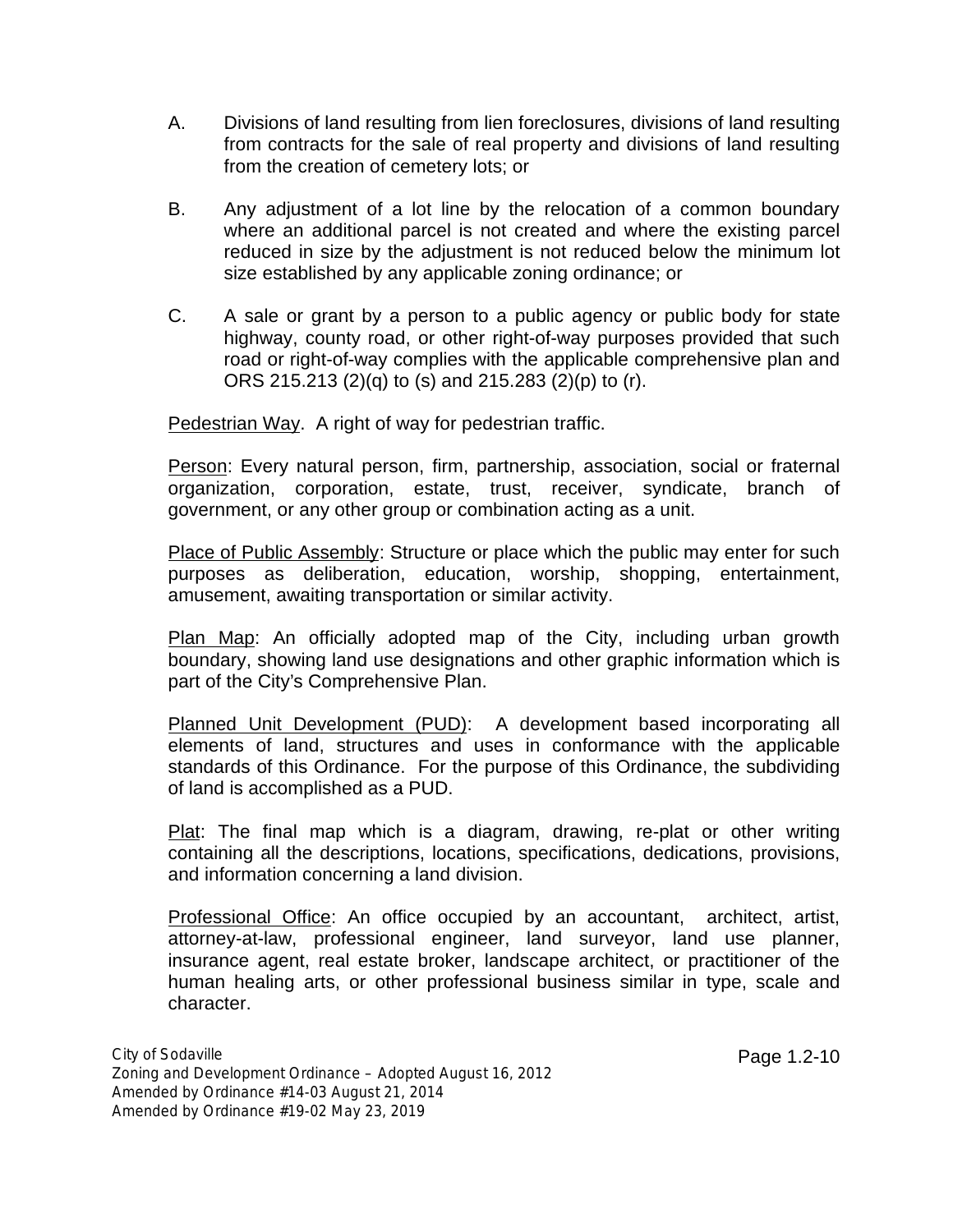Property Line Adjustment: The realignment of a common boundary between two contiguous lots or parcels which does not involve the creation of a new lot or parcel.

Public Facilities and Services: Projects, activities, and facilities which are necessary for the public health, safety, and welfare.

Recreational Vehicle: A vehicle used for camping.

Recreational Vehicle Park: Any area operated and maintained for the purposes of picnicking or providing space for overnight use by recreational vehicles.

Residential Facility: A facility licensed by or under the authority ofthe Department of Human Resources under ORS 443.400 to 443.460 which provides residential care alone or in conjunction with treatment or training or a combination thereof for six to fifteen individuals who need not be related. Staff persons required to meet Department of Human Resources licensing requirements shall not be counted in the number of facility residents, and need not be related to each other or to any resident of the residential facility.

Residential Home: A home licensed by or under the authority of the Department of Human Resources under ORS 443.400 to 443.825 which provides residential care alone or in conjunction with treatment or training or a combination thereof for five or fewer individuals who need not be related. Staff persons required to meet Department of Human Resources licensing requirements shall not be counted in the number of facility residents, and need not be related to each other or to any resident of the residential facility.

Right-of-Way: The full length and width of a public street or way, planned or constructed.

Roadway. The portion of a street right of way developed for vehicular traffic.

School, Elementary, Junior High or High School: An institution public or parochial, offering instruction in the several branches of learning and study, in accordance with the rules and regulations of the State Department of Education.

School, Trade or Commercial: A building where the instruction is given to pupils for a fee in money or otherwise, which fee is the principal reason for the existence of the school.

Service Station: Any lot used primarily for the retail sales of motor vehicle fuels and lubricants for delivery on premises, and minor automobile repair and service.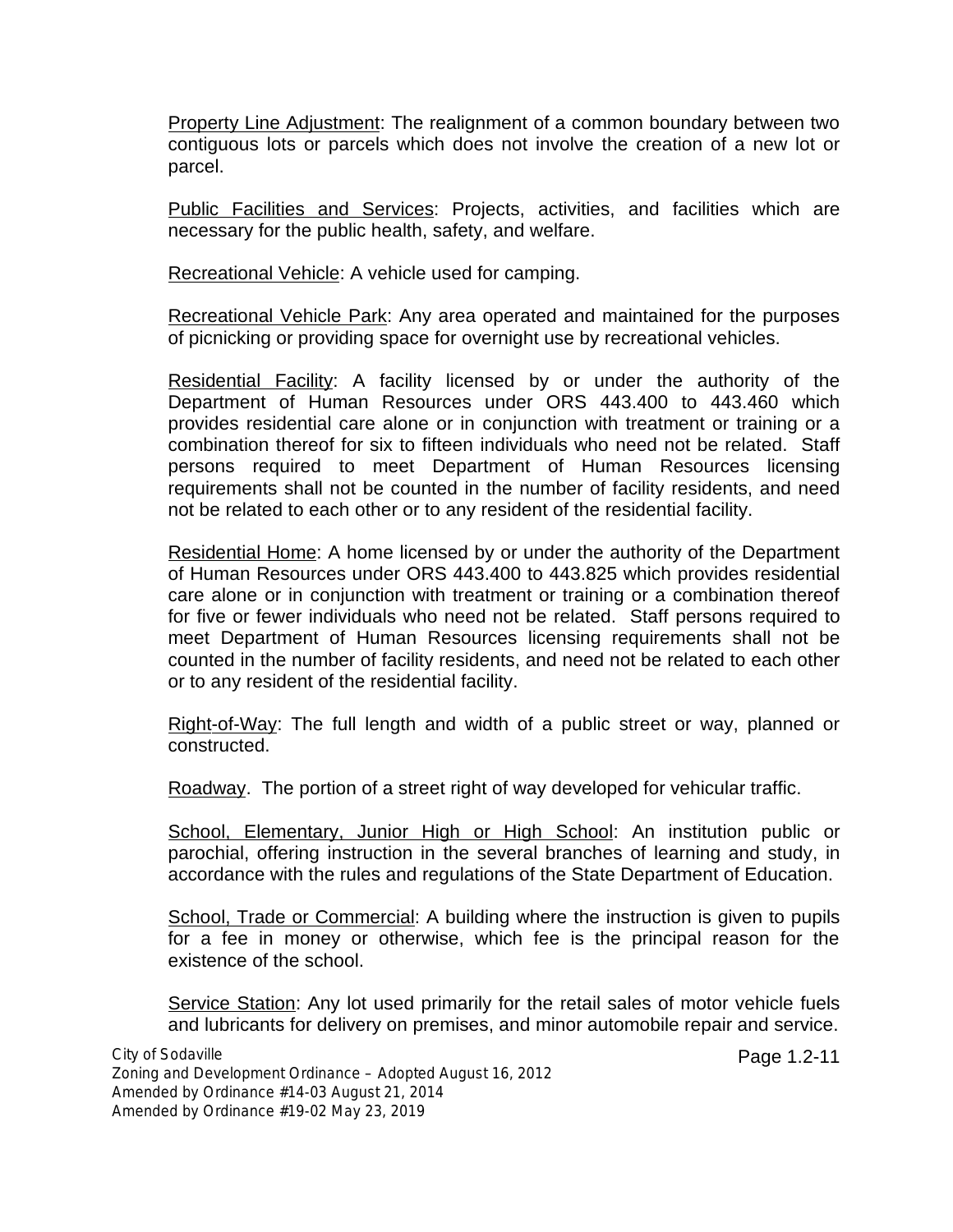Setback: The distance between a specified lot line and the foundation or exterior wall of a building or structure.

Sign: An identification, description, illustration or device which is affixed to or represented, directly or indirectly, upon a building, structure, or land, and which directs attention to a product, place, activity, person, institution or business, and which may be illuminated directly or indirectly.

Start of Construction: The date a building permit is issued, provided that the actual start of construction, repair, reconstruction, placement or other improvement occurs within 180 days of the permit date.

Story: That portion of a building included between the upper surface of any floor and the upper surface of the floor next above, except that the top-most story shall be that portion of a building included between the upper surface of the top-most floor and the ceiling or roof above. If the finished floor level directly above a basement or cellar is more than six (6) feet above grade as defined herein, such basement or cellar shall constitute a story.

Street: The entire width between the boundary lines of every way of travel which provides for public or private use for the purpose of providing ingress and egress for vehicular and pedestrian traffic and the placement of utilities to one or more lots, parcels, areas, or tracts of land. A private way is excluded that is created to provide ingress and egress to land in conjunction with the use of such land for forestry, mining or agricultural purposes.

- A. Alley: A narrow street through a block used primarily for access by service vehicles to the back or side of properties fronting on another street.
- B. Arterial: A street of considerable continuity which is used primarily for through traffic and interconnection between major areas of the City.
- C. Collector: A street supplementary to the arterial street system, used partly by through traffic and partly for access to abutting properties.
- D. Cul-de-sac (dead-end): A short street with one end open to traffic and the other terminated by a vehicle turn-around.
- E. Half Street: A portion of the width of a street, usually along the edge of a subdivision, where the remaining portion of the street could be provided in another subdivision.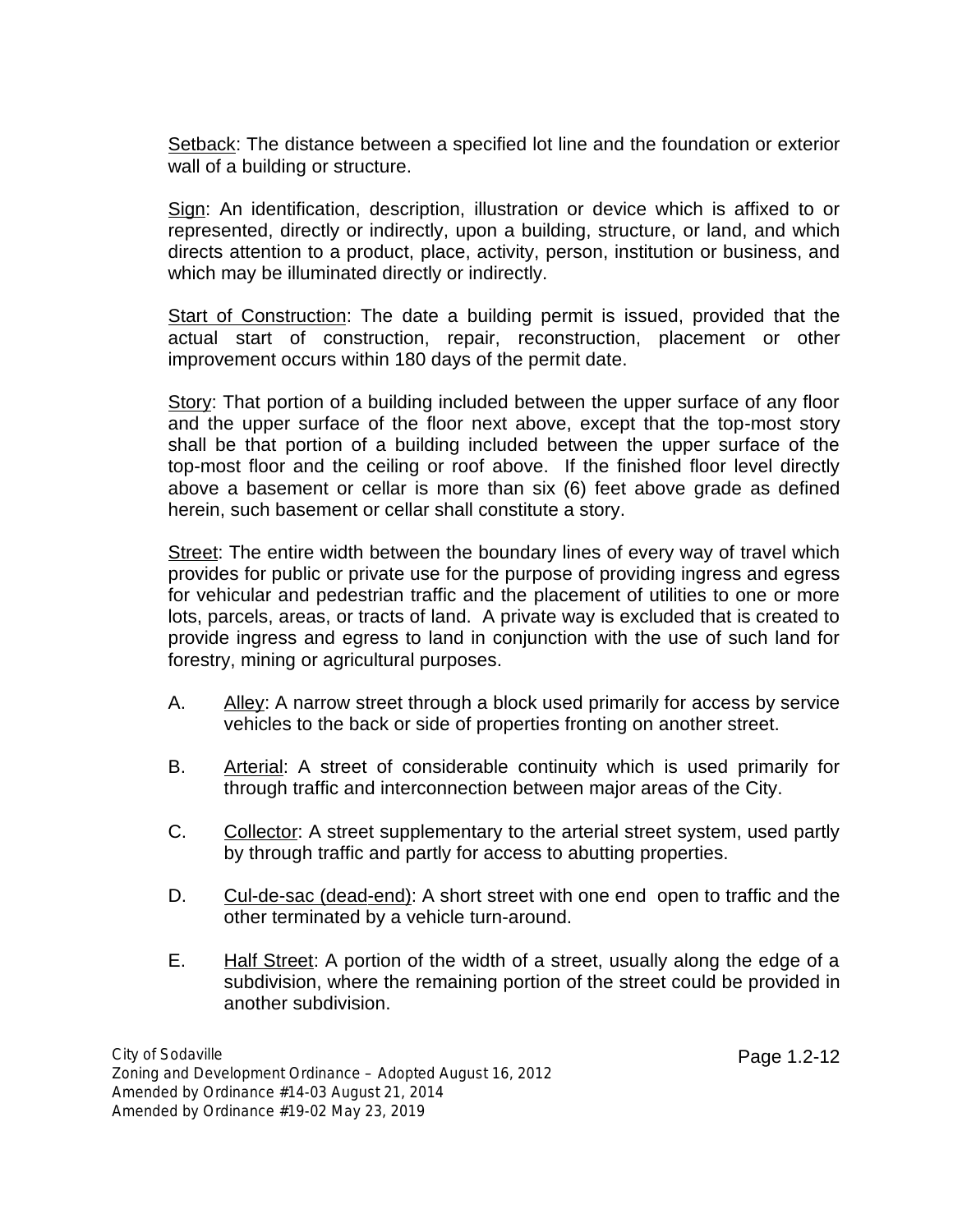F. Local Street: A street intended primarily for access to abutting properties, but protected from through traffic.

Structural Alteration: Any change to the supporting members of a structure, including foundation bearing walls or partitions, columns, beams or girders, or any structural change in the roof or in the exterior walls.

Structure: That which is built or constructed, an edifice or building of any kind, or a piece of work artificially built up or composed of parts joined together in some definite manner.

Subdivide: To divide an area or tract of land into four or more parcels within a calendar year for the purpose of transfer of ownership or building development, whether immediate or future, when such parcel exists as a unit or contiguous units under a single ownership as shown on the tax roll for the year preceding the division of property. Also see Planned Unit Development (PUD).

Substantial Improvement: The cost of any repair, reconstruction or improvement of a structure equal to or greater than fifty percent (50%) of its market value before such alteration occurred.

Urban Growth Boundary: An adopted boundary around the City which defines the area in which the City expects to grow, where public facilities will be extended, and where joint planning responsibilities are exercised with Linn County.

Use: The purpose for which land or a structure is designed, arranged, or intended, or for which it is occupied or maintained.

Veterinary Clinic: A facility designed to contain treatment and temporary care facilities for the cure and prevention of ailments or injuries of domestic animals, including both domestic pets and farm animals, under the direction of a licensed veterinarian.

Vision clearance area. A triangular area on a lot or at the intersection of two streets, two sides of which are lot lines measured from the corner intersection of the lot lines to a distance specified in these regulations. The third side of the triangle is a line across the corner of the lot joining the ends of the other two sides. Where the lot lines at the intersections have rounded corners, the lot lines will be extended in a straight line to a point of intersection.

Warehouse: A place for the safekeeping of goods and materials necessary for the proper functioning of an industrial or commercial enterprise. Also a facility